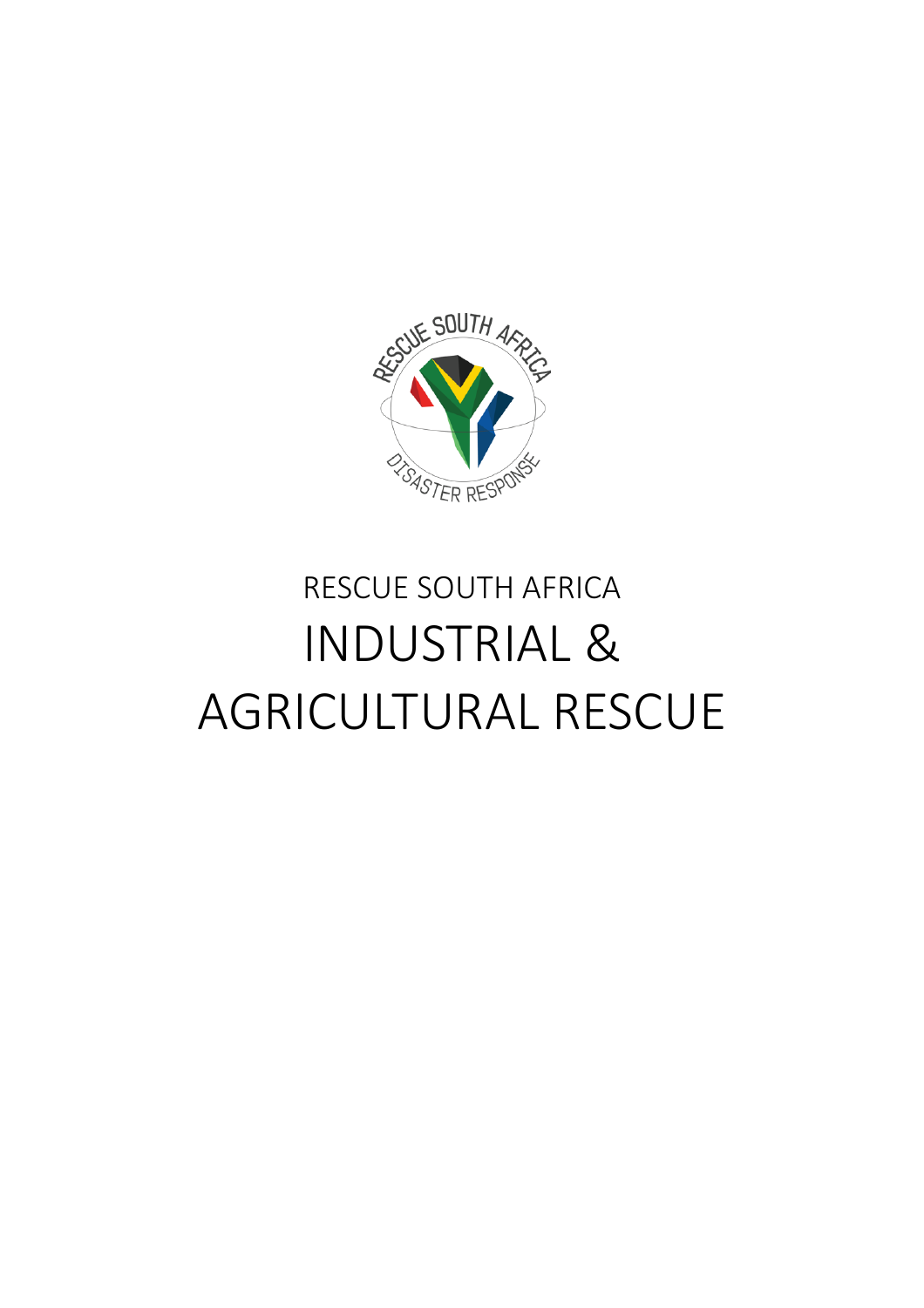# **Industrial & Agricultural Rescue**

## **Preamble**

The instructors that will be presenting this program are considered specialists in the field.

## **Intended Audience**

This course is designed for any persons who in the course of their normal duties would be required to perform rescue operations in an agricultural or industrial environment.

# **Desired Outcome**

After being assessed as competent candidates will be able to safely administer agricultural or industrial rescues and be able to operate as an integral part of a team that undertakes rescue operations in these environments.

**Duration**: 3 Days

### **Min/Max No of Delegates**: 8/12

# **Course Prerequisites**

Grade 12 (NQF4) certificate or equivalent ABET / RPL recognition Current HPCSA registration as a Rescue Practitioner with High Angle 2 Successful completion of the institutions physical fitness assessment

# **Core Content**

The aim of this module is to provide you with the fundamental rescue knowledge, skills and insight needed to perform Agricultural and Industrial Rescue.

Each section has been carefully designed to provide you with important learning tasks and experiences, each of which is linked to an expected learning outcome. On completion of each section it is important that you refer to the expected learning outcomes stated at the end of the section and ask yourself:" have I achieved all the outcomes as stated?" If the answer is no then the onus is on you to approach your lecturer and or revisit the learning content to ensure that remedial intervention is initiated.

It cannot be overemphasised that you will be assessed both during the module and on completion thereof in order to measure to what extent you have achieved the learning outcomes as stated. Simply put; the assessment criteria are directly linked to the various learning outcomes, failure to achieve the learning outcomes will result in you having to repeat the module.

# **A word on safety**

Safety is everyone's concern not only the instructors! Since most accidents involve basic errors your attention is drawn to the following:

(1) You will be heavily penalised if the instructor has to continuously correct safety errors.

(2) You will be penalised should you fail to inspect your equipment prior to use

(3) You are obliged to immediately report all lost and or damaged equipment to your lecturer.

### About the patient

As an aspirant rescue practitioner you are once again reminded that the central focus of any rescue incident is the patient and not the rescue operation. All scenarios will